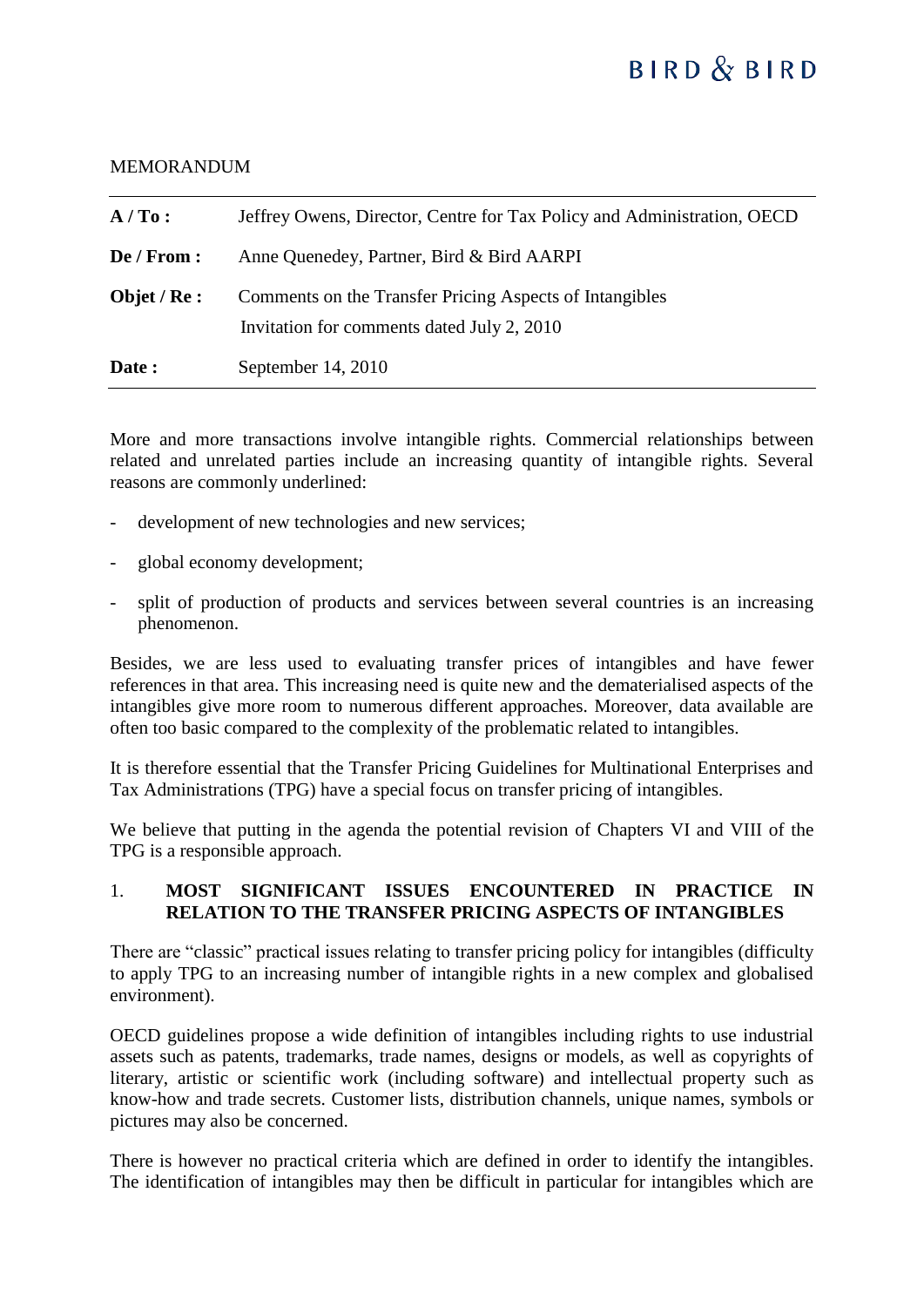not legally protected and/or registered in the account. In practice, shall we consider that there is an intangible asset for tax purposes each time that a value source has been identified?

The identification is particularly complex concerning the contractual rights. When should such rights be considered as intangible assets? Which specific identification criteria should apply? At that stage, the lack of specific criteria entails only subjective appreciations which may be challenged by tax authorities.

As a consequence of this issue, the identification of the intangibles owner may also be complex and uncertain, particularly when intangibles have been developed within a multinational group by several enterprises. In such a case, application of transfer pricing principles is even more difficult and subjective.

Furthermore, OECD provides specific guidelines for determining the arm's length price of intangibles:

- use of comparables, taking into account all specific conditions of the controlled transactions, with adjustments;
- reference to what independent enterprises would have done in comparable circumstances to take account of the valuation uncertainty in the pricing of the transaction.

From a practical standpoint, these principles are difficult to apply due to the lack of practical information on:

- what should be the scope and the determination method of the adjustments;
- how to determine what would have been made by non related enterprises in such circumstances.

Some particularly difficult practical issues are:

- It is not sure that all intangibles should fall within the scope of taxation. Among the mass of the relationship and phenomena that could be qualified as intangibles, which one should be subject to transfer pricing rules?
- Some intangibles are identified at group level. However, it is difficult to split their taxable basis between the different jurisdictions that can claim part of the taxable basis. This difficulty comes either from a factual situation (the intangibles are co-developed and coowned), or from the lack of comparable unrelated situations. Both cases should be analysed distinctly.
- There are situations in which some parties are the owner of part of an intangible right, for legal reasons or economic reasons, even if they are not the "entitled" owner of the rights. As a consequence, it is not certain that they may pay for the use of this right. This situation is commonly met with commercial assets when a party has participated to the development of a brand, directly or indirectly, and another party gives to that company a trademark licence.